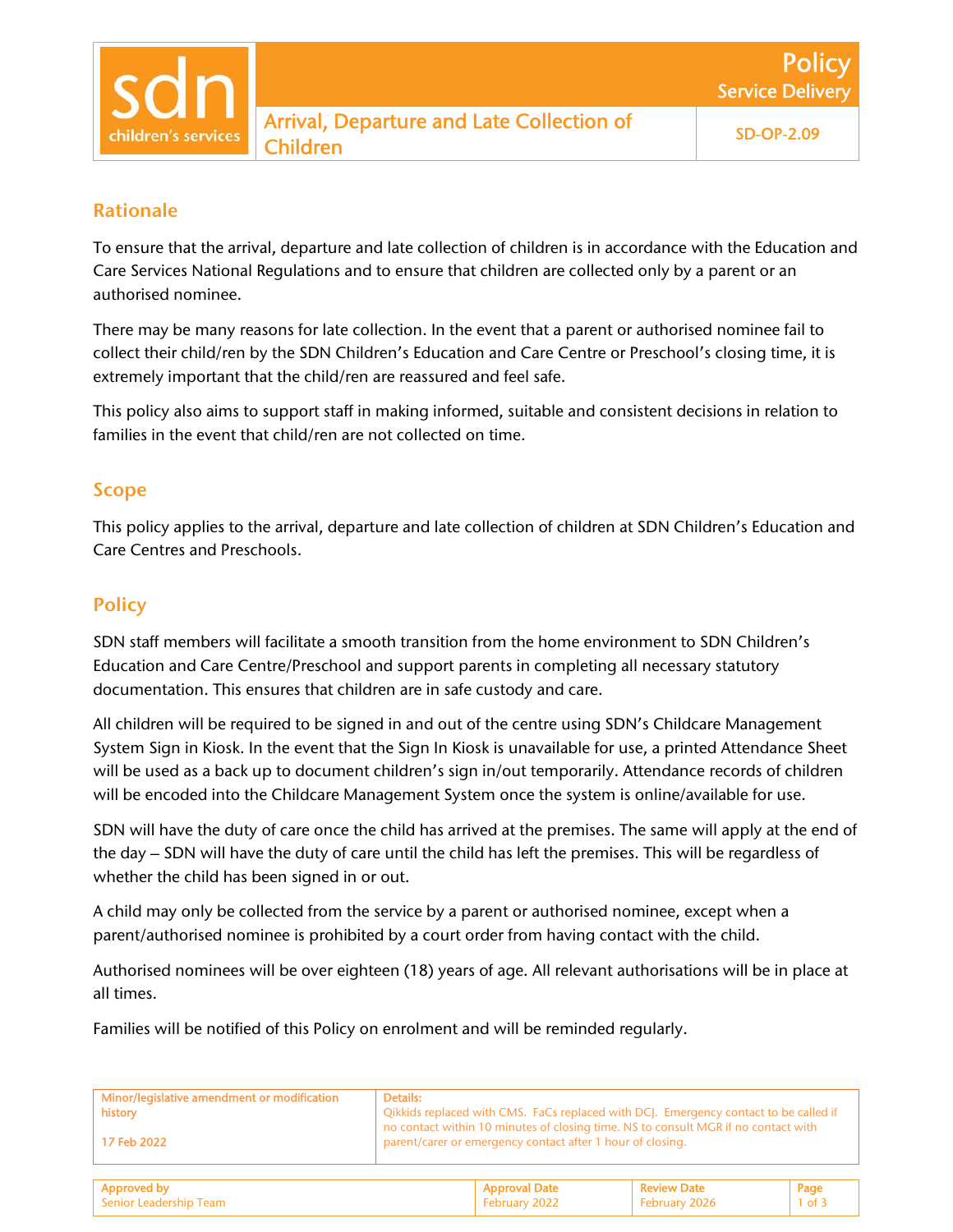### Late Collection

Educators will ensure that the safety, welfare and wellbeing of all children are maintained in the event of late collection. This includes ensuring that children are reassured.

Parents/Authorised nominees will endeavour to arrive at least 5 minutes before closing time, to provide an opportunity to collect the child's belongings and receive any necessary information.

If no contact can be made with the child's parent or carer within 10 minutes after closing time, SDN will notify the child's emergency contacts. If SDN is unable to contact parents or emergency contacts by 30 minutes after closing time, SDN will contact the police (local station). Police will be asked to assist in locating the parents/emergency contacts.

If parents or emergency contacts cannot be contacted after one hour after closing, SDN will contact the NSW Department of Communities and Justice at 132 111 or in the ACT The Office for Children, Youth and Family Support at 1300 556 729 and will update the police. The Nominated Supervisor should consult the Mandatory Reporter Guide (MRG) and if necessary, make a child protection report through the ChildStory Reporter website.

#### Late Collection Fee

SDN will charge a late collection fee to any family collecting their child or children after the close of the service at the end of the day according to the following sliding scale:

### \$50 for the first 10 minutes and \$10 for each 5 minutes thereafter.

The time for the late collection fee is based on the Australian Eastern Standard Time website information (www.timeanddate.com/time/zones/aest).

The fee will be applicable to all late collections of children. This fee will be subject to change. Families will be clearly notified if there is a change in the fee.

Families who are late to collect their children more than 3 times within a month will put their child's position in jeopardy. In this case, the position and circumstances will be reviewed in consultation with the family, Centre Director and Operations Manager.

# Related SDN Documents

### **Policies**

- GI-OP-1.14: Communication with Families
- GI-HLP-1.33: Child Protection
- SD-OP-2.07: Enrolment, Orientation and Transition into SDN Services
- SD-OP-2.08: Acceptance and Refusal of Authorisations

#### Procedure

- SD-PRO-2.08.01: Acceptance and Refusal of Authorisations
- SD-PRO-2.09-01: Arrival, Departure and Late Collection of Children

| l Abbroved by            | Annroval Date. | eview Date | Рао |
|--------------------------|----------------|------------|-----|
| Containt Leadership Team | Ahruary 2022   |            |     |